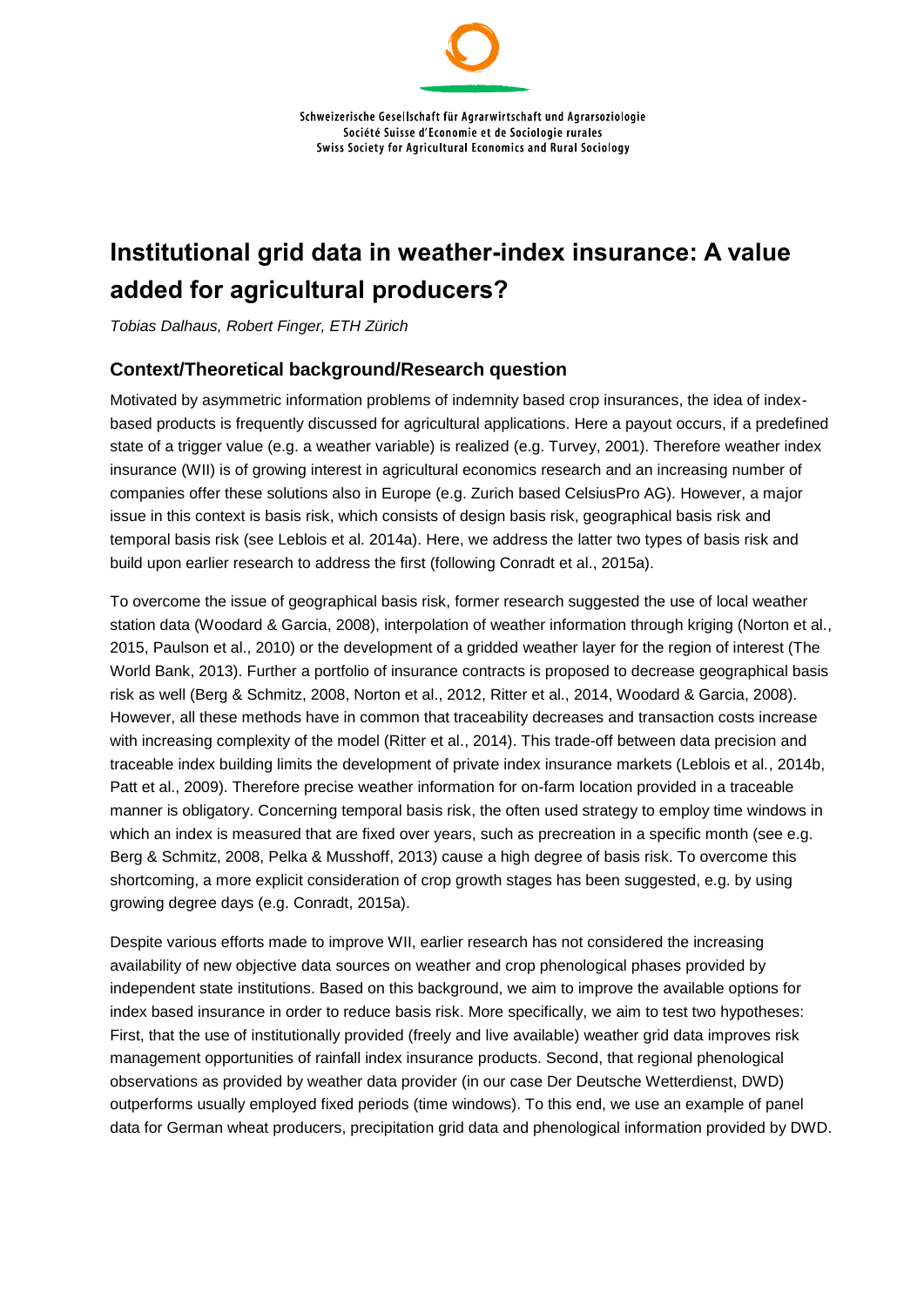Schweizerische Gesellschaft für Agrarwirtschaft und Agrarsoziologie Société Suisse d'Economie et de Sociologie rurales Swiss Society for Agricultural Economics and Rural Sociology

### **Methodology**

We evaluate potential benefits of utilizing gridded precipitation data compared to weather station data in precipitation index insurance framework. The weather data is provided by DWD, a public and independent German weather data provider. Rainfall data is given within a 1 x 1 km grid, interpolated using the 'RegNie' procedure as described in Rauthe et al. (2013) and Fosser (2013). Interpolation of weather station data into the grid layer is made by coping for inverse distance, longitude, latitude, altitude as well as direction and amount of exposition. The dataset is freely and promptly available for around 600,000 locations all over Germany (available at ftp://ftp-cdc.dwd.de/). For about 1200 locations DWD provides phenological observations of growing phases for a variety of plants (DWD 1991). As also this data is freely available online (ftp://ftp-cdc.dwd.de/) it is highly recommended to take this information into account when designing index insurance. Risk reducing properties are evaluated for a panel of 29 winter wheat producing farms located in central Germany. The yield data comprises 15 years from 1996 to 2010 detrended using linear trends. Mean yield was 8.69 t/ha, standard deviation on average 1.45 t/ha (see Pelka & Musshoff, 2013). A lack of rainfall is the main risk in our case study, motivating the use of a precipitation sum index based on accumulated daily rainfall to find index values (see Leblois & Quirion (2013) for further examples). To determine optimal start and end dates we compare the common practice of monthly aggregation (e.g. Pelka & Musshoff, 2013) to coping for water sensitive crop growing phases by taking into account phenological observations within the farms' natural region (defined by Ssymank, 1994). We estimate the yield ~ index dependencies applying Quantile Regression (QR) for each of the 29 farms to concentrate on downside risks (Conradt et al., 2015b). Ticksize (Slope Coefficient) and Strike Level (inverse value of mean yields) are obtained from the regression results. Premiums are assumed to be fair and determined via Burn Rate approach. In order to assess whether WII is beneficial for farmers, we use the expected utility (EU) framework. Coherent with our focus on downside risks, we use a power utility function. We use nonparametric Wilcoxon rank test to test whether i) grid data outperforms station data and ii) monthly accumulation outperforms accumulation based on phenological observations (based on the superior option i)). To account for differences in risk aversion, we use different levels of the Arrow Pratt coefficient of relative risk aversion, i.e. 0, 0.5, 1, 2, 3 and 4.

#### **Results**

In contrast to our expectation, we find that using gridded precipitation data as provided by DWD in designing weather index insurance significantly reduced EU of case study farmers. However, this result depends on risk preferences. While for risk neutral and low risk averse decision makers, no difference exist, the effect becomes more pronounced for higher levels of risk aversion. Concerning the performance of using phenological observations, we find that products conditioned based on phenological observations significantly increased expected utility of farmers compared to the case of insuring via monthly aggregated rainfall. The highly significant results are independent of the assumed levels of relative risk aversion.

## **Conclusion**

According to our results, we reject the hypotheses of precipitation grid data providing value added for index insurance practitioners in the study region. This could be based on the fact that the grid model underestimates the occurrence of dry days and therefore downside risks (Fosser, 2013). Further, weather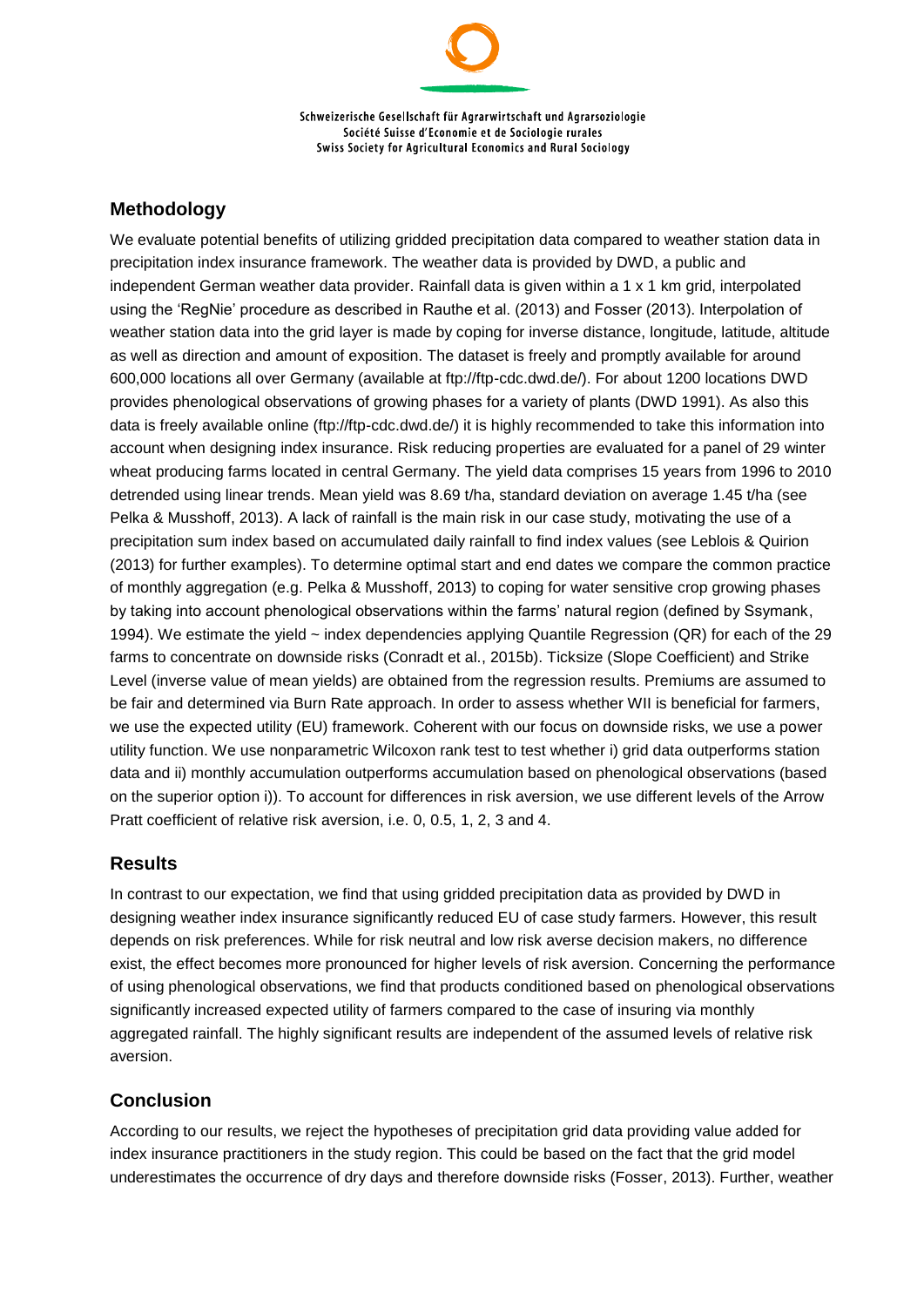Schweizerische Gesellschaft für Agrarwirtschaft und Agrarsoziologie Société Suisse d'Economie et de Sociologie rurales Swiss Society for Agricultural Economics and Rural Sociology

station density was rather high in our sample, as the mean distance between farm and station location was 8.5 km with a minimum of 0.45 km and a maximum of 18 km. However, even if grid data is not yet favorable, potential disadvantages of current research approaches with respect to traceability, should stimulate the development of institutionally provided grid data especially designed for insurance practice to supply local insurance industry without providing premium subsidies. We cannot reject our hypothesis concerning phenological observations as we find those to significantly contribute to a reduction of basis risk. Coping for growing phases is in line with recent findings of Conradt (2015a), however phenological observations have not yet been considered in weather index insurance research. Based on our results and the fact that these data sources are becoming also increasingly available in other European countries (e.g. Meteoswiss, 2015a, 2015b) as well as the increasing availability of satellite data (see Leeuw et al., 2014), indicates a high potential for improvements in WII solutions also beyond the German case study investigated here. Further research should take additional datasets into account that combine interpolation and radar observations into a grid layer, as this methodology increases accuracy in extreme event estimation (i.e. Radolan for Germany (ftp://ftp-cdc.dwd.de/)(n.a. for our study), Wüest et al. (2010) for Switzerland).

#### **References**

Arrow, K. (1965): Aspects of the Theory of Risk Bearing, Yrjo Jahnsson Saation, Helsinki.

- Berg, E. & Schmitz, B. (2008): Weather‐based instruments in the context of whole‐farm risk management, Agricultural Finance Review 68(1), 119–133.
- Chavas, J.-P. & Holt, M.T. (1996): Economic Behavior Under Uncertainty: A Joint Analysis of Risk Preferences and Technology, The Review of Economics and Statistics 78(2), 329-335.
- Conradt, S., Finger, R. & Spörri, M. (2015a): Flexible weather index-based insurance design. Climate Risk Management (In Press)
- Conradt, S., Finger, R. & Bokusheva, R. (2015b): Tailored to the extremes: Quantile regression for index-based insurance contract design. Agricultural Economics 46(4), 537-547.
- Deng, X., Barnett, B.J., Vedenov, D.V. & West, J.W. (2007): Hedging dairy production losses using weather-based index insurance, Agricultural Economics 36, 271-280.
- DWD (1991): Anleitung für die phänologischen Beobachter des Deutschen Wetterdienstes: (BAPH). Der Deutsche Wetterdienst, Offenbach am Main.
- Fosser, G. (2013): Precipitation statistics from regional climate model at resolutions relevant for soil erosion, Wissenschaftliche Berichte des Instituts für Meteorologie und Klimaforschung des Karlsruher Instituts für Technologie 66, KIT Scientific Publishing, Karlsruhe, Baden.
- Leblois, A.& Quirion, P. (2013): Agricultural insurances based on meteorological indices: realizations, methods and research challenges, Meteorological Applications 20(1), 1–9.
- Leblois, A., Quirion, P. & Sultan, B. (2014a): Price vs. weather shock hedging for cash crops: Ex ante evaluation for cotton producers in Cameroon, Ecological Economics 101, 67–80.
- Leblois, A., Quirion, P., Alhassane, A. & Traoré, S. (2014b): Weather Index Drought Insurance: An Ex Ante Evaluation for Millet Growers in Niger, Environmental and Resource Economics 57(4), 527–551.
- Meteoswiss (2015a): Phänologisches Beobachtungsnetz. Available at http://www.meteoschweiz.admin.ch/home/mess-und-prognosesysteme/bodenstationen/ phaenologischesbeobachtungsnetz.html (accessed 13.10.2015).
- Meteoswiss (2015b): MeteoSwiss Grid-Data Products: Documentation for Users. Available at http://www.ifu.ethz.ch/hydrologie/research/research\_data/proddoc.pdf (accessed 13.10.2015)